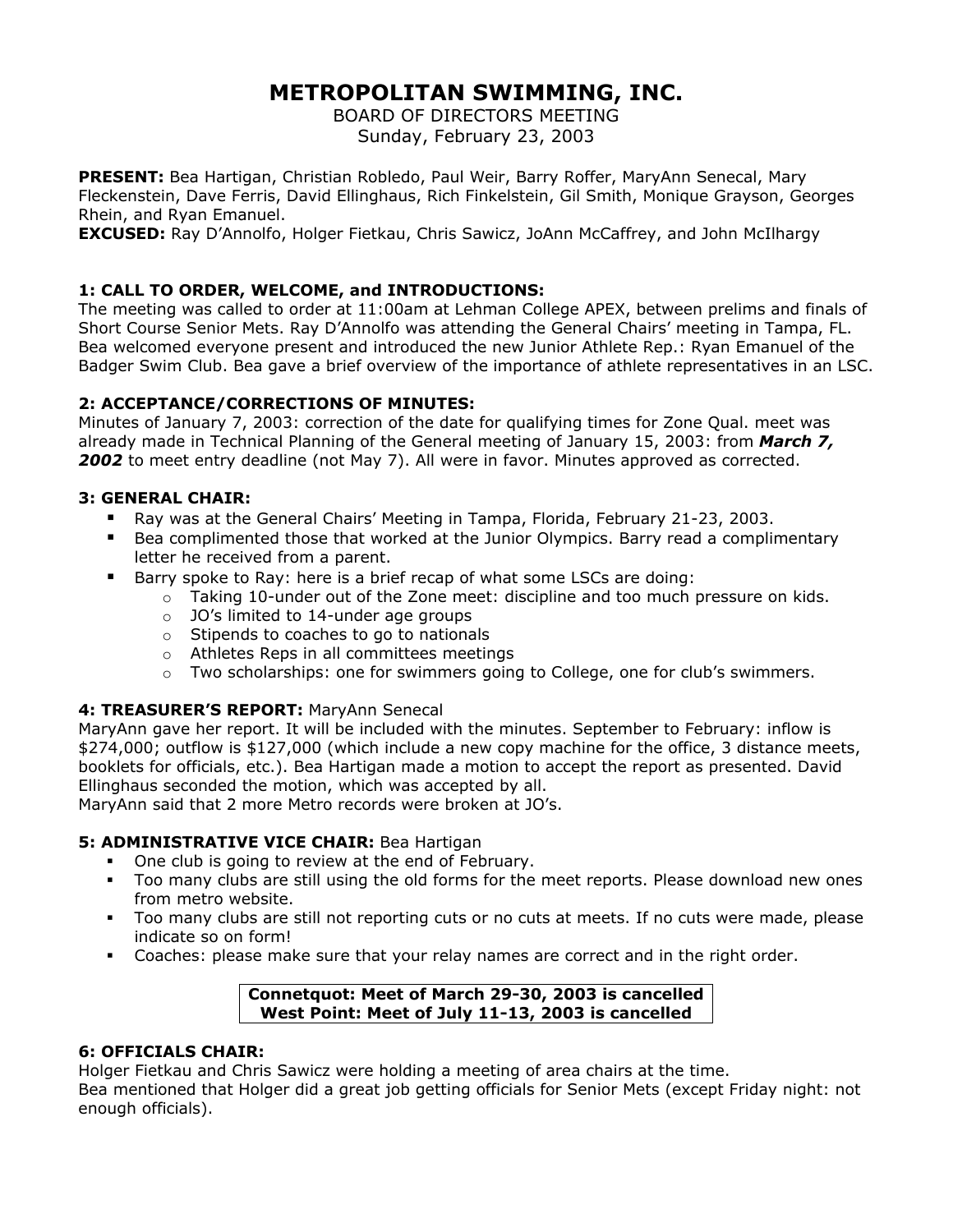## **7: SENIOR CHAIR:** Dave Ferris

- Neglected to have read all the meet info for Senior Mets. It should have read: "*The preliminary heats of the 1650 freestyle shall be conducted slowest to fastest, alternating women/men, with the fastest heat swum in the final session (as done at nationals)"*.
- Some coaches and swimmers mentioned that they would prefer holding the heats of 1650 right after the prelim session.
- Question: is a coaches meeting necessary before each session?
- Coaches would like to be aware of a pre-scratch time line for each session. It should be available on Thursday night and could also be posted on the website.
- Importance of meet announcer. Should Metro hire a professional announcer for play-by-play of finals?
- Problems with relays: Should we just have the top 8 teams at night and give an option for the other relays to swim at the end of Prelims? Some teams don't want to come back at night just for a relay.
- Discussion on reasons why the meet is getting smaller.
- Medals for Senior Mets and Awards are beautiful!
- Discussion on fee for hosting meet at Lehman. Gate and programs sales are very small!
- Discussion on timing of the scratch deadline for the next day's events.
- Importance of running the exception report for over-entered swims and non-qualifying entries before the start of the meet.

## **8: AGE GROUP CHAIR:** John McIlhargy

Mac was unable to attend.

## **9: COACHES REPRESENTATIVE:** Gil Smith

There will be a clinic for older swimmers the mornings of June 21-22, 2003 at Asphalt Green. An Olympic swimmer and nationally known coach will attend.

Coaches: please encourage your athletes to apply for the scholarships.

- The sentence about Family Income on page 2 of the application should be deleted.
- **Eligibility: page one: …be in attendance at a state accredited High School <del>within the</del>** boundaries of Metropolitan Swimming, Inc. (some swimmers on metropolitan teams live in New Jersey or Connecticut. Those active metro swimmers are eligible for the scholarship)

#### **10: ATHLETES REP:** Paul Weir & Christian Robledo

- Paul & Christian introduced Ryan Emanuel from the Badger Swim Club. Ryan is the new Jr. Athlete's rep. He was elected at JO's and won by 2 votes!
- **Jo's went well and Senior Mets is also going well.**
- They all agree that JO's should be limited to swimmers 14 and under. There is not much interest from the older swimmers.
- Paul also agrees that 10-under swimmers should not be eligible for Zones. David Ellinghaus mentioned that maybe 10-unders should be accompanied by their parents.

#### **11: ZONE TEAM COODINATOR:** Barry Roffer

Bus, hotel, meals are OK for Zones. Team and coaches still need to be picked!

**Swimmers that will make the Zone Team MUST hand in completed forms and check by the last night of Zone Qualifying meet.** 

#### **Check for \$250 (room, meals, transportation) is non-refundable. Swimmers that don't attend the Zone Meet in New Jersey will not receive their uniform.**

The Eastern Zone meeting will take place on the Saturday of Mother's Day weekend in Philadelphia. Barry and others will attend.

#### 12: REGISTRATION COODINATOR: Barry Roffer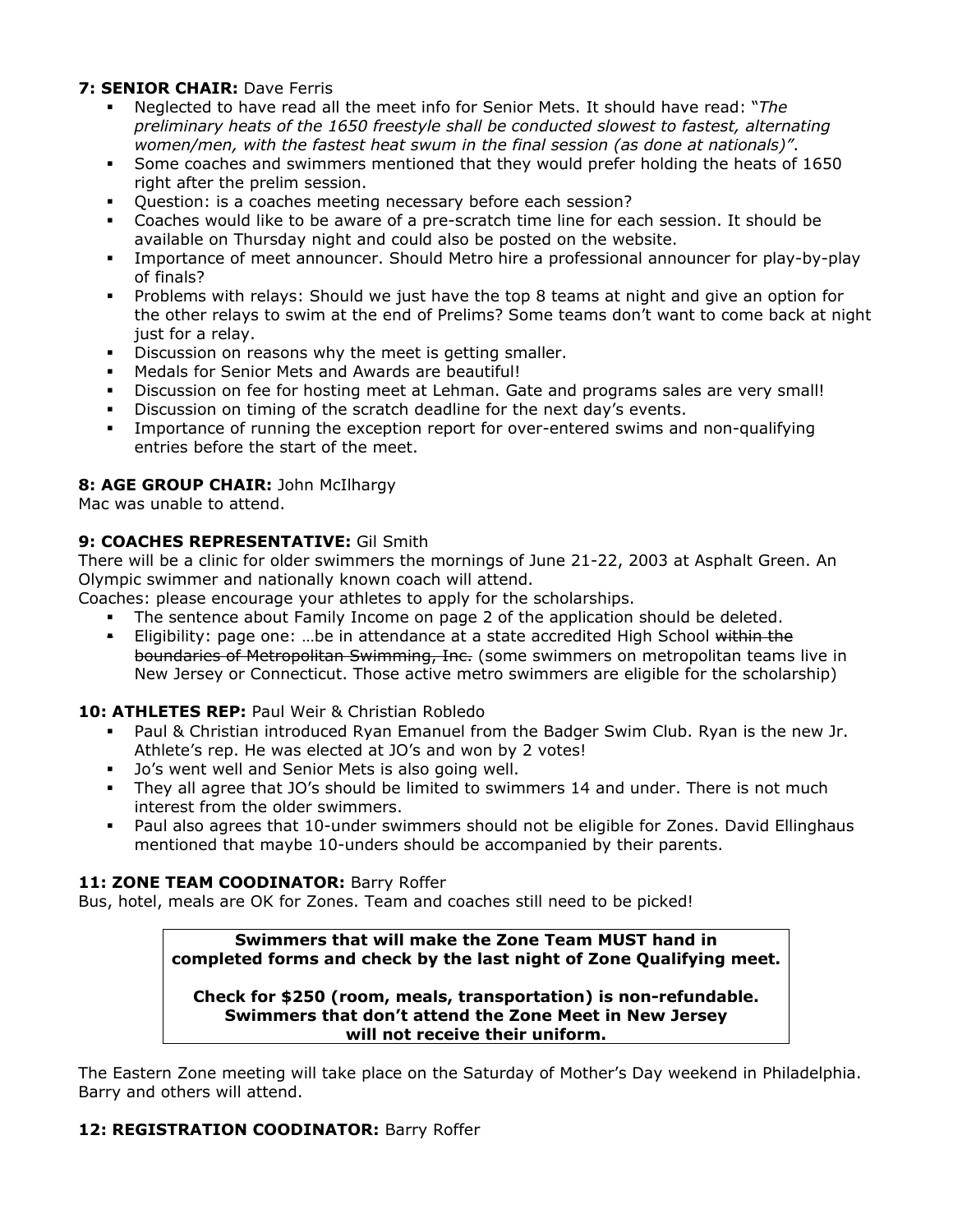- All registrations are in. USA Swimming is sending more cards and Barry will print them as soon as he gets them.
- Coaches, please update your credentials. Barry will update the list on the website.
- Coaches and Officials credentials expiration dates should be checked.

## 13: TECHNICAL PLANNING: David Ellinghaus

David held a technical planning meeting in between sessions on Saturday, February 22, 2003. Here is the proposed calendar for the short course season 2003-2004:

- February 11-15, 2004: Nationals at Orlando
- February 19-22, 2004: Senior Mets
- **February 27-29, 2004: Silver Championships**
- March 6-7, 2004: 8 & Under Championships
- March 11-14, 2004: Speedo Champions Series at LIAC
- March 19-21, 2004: JO's/Zone Qual combined meet (with 500's on March 18, 2004)
- March 26-28, 2004: Age Group Championships (cuts below JO's standards)
- April 1-3, 2004: Eastern Zones at George Mason University

## *Some suggestions:*

- Small teams want JO's for 15-18 swimmers, especially for the boys
- **15-18 should also qualify to make the Zone Team**
- Run JO/ZQ in two pools for prelims, one pool at night, or use Eisenhower Park
- JO/ZQ: Top 16 at night instead of Top 8
- Problem when JO/ZQ coincides with Y State meet or Boys HS State meet.
- Hire an announcer and/or DJ and make meet more interesting
- Limit all championship meets to 3 events per day.

Reminder: swimmers that age up before Zones CAN swim up in order to qualify.

## 14: SAFETY COORDINATOR: JoAnn McCaffrey

JoAnn was unable to attend. Barry received 5 orange vests for meet marshals. Marshals must be included in timer assignment schedule. Must be USS registered (could be coaches and/or officials).

#### 15: **ADAPTIVE COORDINATOR:** Mary Fleckenstein

Nothing new at this time.

## 16: **SWIM-A-THON:** Rich Finkelstein

No report at this time.

#### **17: OLD BUSINESS:**

JoAnn is still typing the Metro Championship meets' manual. Hall of Fame Dinner is May 20, 2003 at Eisenhower.

#### **18: NEW BUSINESS:**

- Budget will be talked about at board of Directors meeting. Requests should be made as soon as possible.
- Check into what teams ask for admission and programs; also what teams give for awards at regular meets and how much they charge for entries.

**Next Board Of Directors meeting: Tuesday, March 11, 2003 at 7:00pm at Flushing YMCA** 

**Next House of Delegates meeting: (Bid Meeting) May 15, 2003 at 7:00pm at White Plains YWCA** 

A motion to adjourn the meeting was made, seconded, and approved by all. Meeting adjourned at 1:00pm.